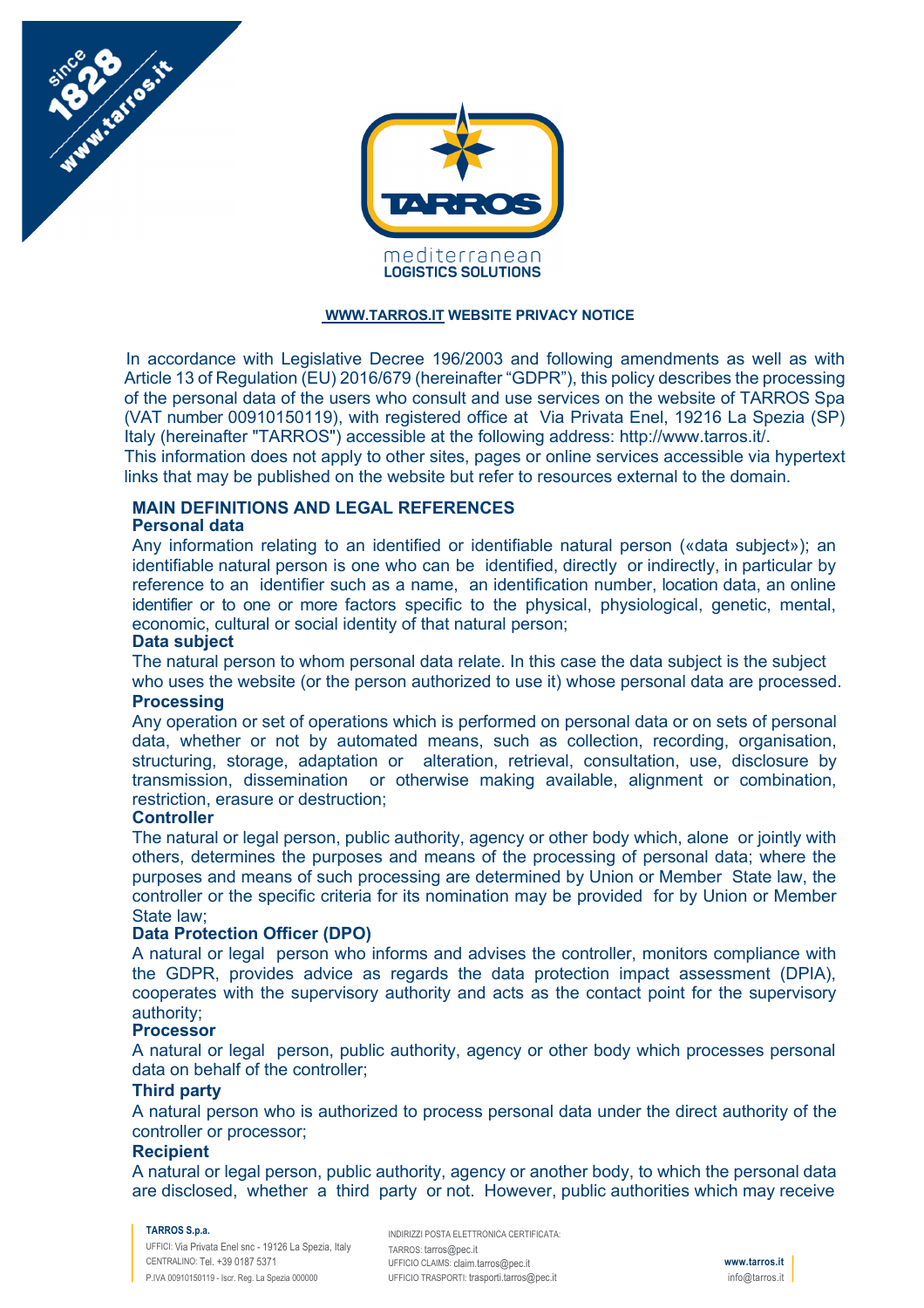



personal data in the framework of a particular inquiry in accordance with Union or Member State law shall not be regarded as recipients; the processing of those data by those public authorities shall be in compliance with the applicable data protection rules according to the purposes of the processing;

# **Usage data**

Any information collected automatically through this website or third-party services employed on this website, including: the IP address or domain names of the computers utilized by the user who connects to the Website, the URI addresses (Uniform Resource Identifier), the time of request, the method used to send the request to the server, the size of the file obtained in response, the numerical code indicating the status of the response from the server (successful, error, etc.), the country of origin, the features of the browser and the operating system used by the visitor, the various time details of the visit (e.g. the time spent on each page) and the details about the itinerary followed within the website, with special reference to the sequence of the pages visited, to other parameters relating to the device operating system and the user's computing environment.

# **Website and Database**

The hardware or software tool with which the user's personal data are collected.

**Cookies**

Small text files places on the data subject's device.

### **Legal references**

Legislative Decree 196/2003, as subsequently amended, Regulation (EU) 2016/679 and Legislative Decree 101/2018.

### **CONTROLLER**

TARROS Spa, Via Privata Enel, 19126 La Spezia (SP) Italy +39 0187 5371 Certified email: tarros@pec.it.

# **TYPES OF PERSONAL DATA PROCESSED**

After any use of the website, personal data relating to an identified or identifiable natural person may be processed.

### **1) Browsing Data**

During their normal operation the computer systems and software procedures which are used to operate this website acquire some personal data whose transmission is implicit in the use of Internet communication protocols.

This category of data includes the IP addresses or domain names of the computers used by users connecting to the website, the URI/URL addresses (Uniform Resource Identifier/Locator) of the requested resources, the time of the request, the method used to submit the request to the server, the size of the file obtained in response, the numeric code indicating the status of the response given by the server (successful, error, etc.), and other parameters relating to the device operating system and the user's computing environment.

This information is obtained through cookies, small portions of codes (computer files or partial data) sent by a web server to the user's Internet device (PC, smartphone, tablet).

#### **TARROS S.p.a.**

UFFICI: Via Privata Enel snc - 19126 La Spezia, Italy CENTRALINO: Tel. +39 0187 5371 P.IVA 00910150119 - Iscr. Reg. La Spezia 000000

INDIRIZZI POSTA ELETTRONICA CERTIFICATA: TARROS: tarros@pec.it UFFICIO CLAIMS: claim.tarros@pec.it UFFICIO TRASPORTI: trasporti.tarros@pec.it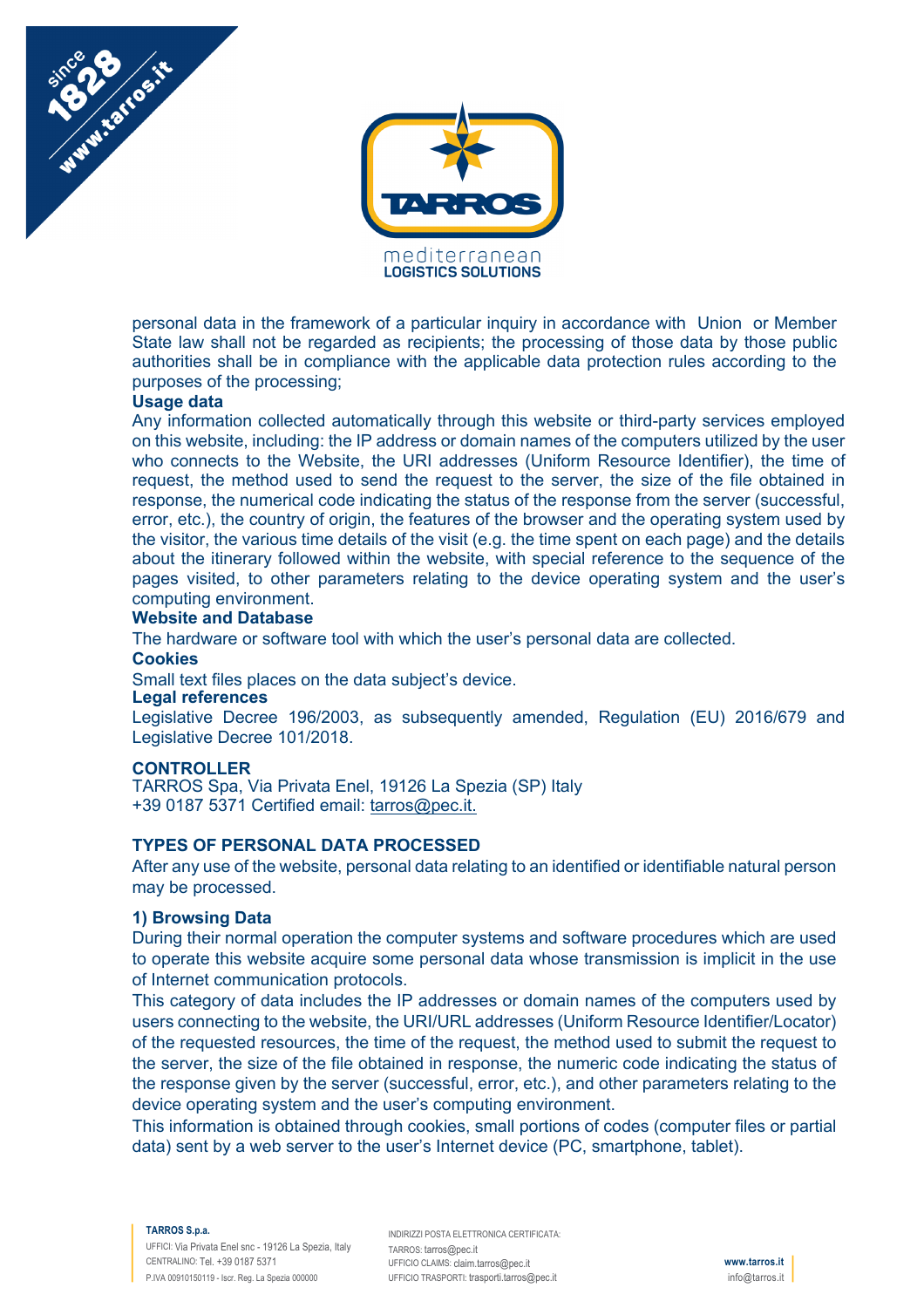



For more information about cookies on this website visit: http://www.tarros.it/wpcontent/uploads/2019/10/GDPR\_COOKIE-POLICY.pdf

The personal data collected are necessary for the following purposes:

- 1) using web services;
- 2) obtaining statistical information on the use of the website (most visited pages, number of visitors during a specific period of time or day, geographical areas of origin, etc.);
- 3) checking the correct functioning of the website and the services provided. The browsing data shall be stored anonymously for statistical purposes.

# **2) Data collected from the data subject**

Any personal data provided voluntarily by the user.

The section "send a *message*" includes the fields relative to the following personal data: 1) Name;

2) Email address

The section "send us your CV" includes the fields relative to the following personal data: 1) Name;

- 2) Surname;
- 3) Covering letter of application;

Applicants can download their CV using the application form therein provided

# **3) Personal data of employees**

The website allows the user to find employees in the section "TH*E PEOPLE - Are you looking for an employee in particular?". Employees are* identified with an image, personal data, their duties and responsibilities, company email address and telephone number.

# **PURPOSES AND DATA RETENTION PERIOD**

The personal data collected by TARROS through its website are necessary for:

- 1) having access to the contact page;
- 2) having access to the recruitment page;

3) compliance with legal obligations.

The provision of personal data for the aforementioned purposes is mandatory and failure to provide the required data, even partially, may make it impossible for the user to use the required services.

TARROS shall exercise its right to interrupt the provision of services in the event that the personal data disclosed by the users prove to be untrue.

The legal bases for processing under Article 6 of Regulation (EU) 2016/679 are:

1) As regards the personal data disclosed by the users to receive information about trading: processing is necessary for the performance of a contract to which the data subject is party, for implementation of pre-contractual measures at the data subject's request or for the purposes of the legitimate interest of the company to provide information on its services;

#### **TARROS S.p.a.**

UFFICI: Via Privata Enel snc - 19126 La Spezia, Italy CENTRALINO: Tel. +39 0187 5371 P.IVA 00910150119 - Iscr. Reg. La Spezia 000000

INDIRIZZI POSTA ELETTRONICA CERTIFICATA: TARROS: tarros@pec.it UFFICIO CLAIMS: claim.tarros@pec.it UFFICIO TRASPORTI: trasporti.tarros@pec.it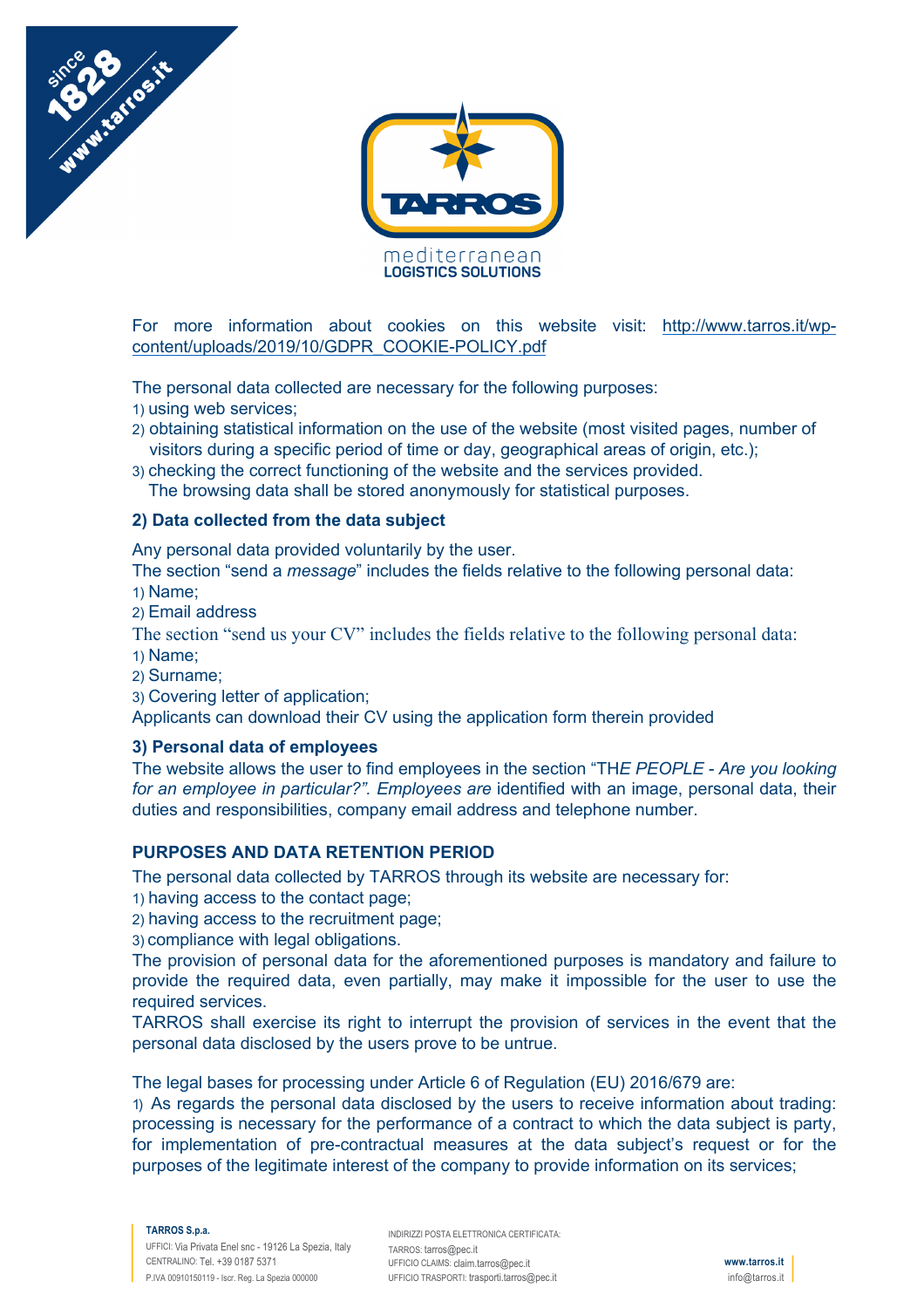



2) As regards the personal data disclosed by the applicant: processing is necessary for the performance of a contract to which the data subject is party or for the implementation of precontractual measures at the data subject's request;

3) As regards the personal data necessary for data processing or communications for compliance with legal obligations: processing is necessary for compliance with a legal obligation to which the controller is subject.

Personal data are processed for the time necessary to fulfil the aforementioned purposes.

# **PROCESSING**

The personal data collected through the website are processed by the controller and authorised personnel pursuant to Regulation (EU) 2016/679 and Legislative Decree n. 196/2003 as subsequently amended in compliance with the principles of lawfulness, fairness and transparency.

Employees shall process and store, by automated means and/or manually, the personal data collected through the website and its features which can be enabled on the user's request for the time necessary to achieve the purposes for which the data have been collected or voluntarily disclosed by the user.

# **SPECIAL CATEGORIES OF PERSONAL DATA**

Pursuant to Articles 9 and 10 of GDPR the user may disclose personal data which can be defined as "special categories of personal data" revealing "racial or ethnic origin, political opinions, religious or philosophical beliefs, or trade union membership, genetic data, biometric data for the purpose of uniquely identifying a natural person, data concerning health or data concerning a natural person's sex life or sexual orientation" and personal data relating to criminal convictions and offences.

### **RECIPIENTS**

The personal data are mainly processed by employees or collaborators of TARROS, according to detailed instructions as regards purposes and methods of processing. The personal data collected through www.tarros.it website may be disclosed either to service providers for technical purposes concerning information technology (web hosting providers, project managers, computer programmers, systems analysts and database administrators, etc.) or to suppliers whose activities are connected, ancillary or support to the activities of TARROS (for example recruiting agencies, trading partners and consultants). In this case, the recipients shall be appointed as processors. The full list of processors is available submitting written request to the controller.

### **RIGHTS OF THE DATA SUBJECT**

At any time the data subject, pursuant to Articles 15 to 22 of GDPR, shall exercise the following rights:

a) right to obtain access to the personal data from the controller, right to obtain information about the purposes of the processing, the categories of personal data concerned, the recipients or categories of recipients to whom the personal data have been or will be disclosed and, where possible, the period for which the personal data will be stored;

#### **TARROS S.p.a.**

UFFICI: Via Privata Enel snc - 19126 La Spezia, Italy CENTRALINO: Tel. +39 0187 5371 P.IVA 00910150119 - Iscr. Reg. La Spezia 000000

INDIRIZZI POSTA ELETTRONICA CERTIFICATA: TARROS: tarros@pec.it UFFICIO CLAIMS: claim.tarros@pec.it UFFICIO TRASPORTI: trasporti.tarros@pec.it